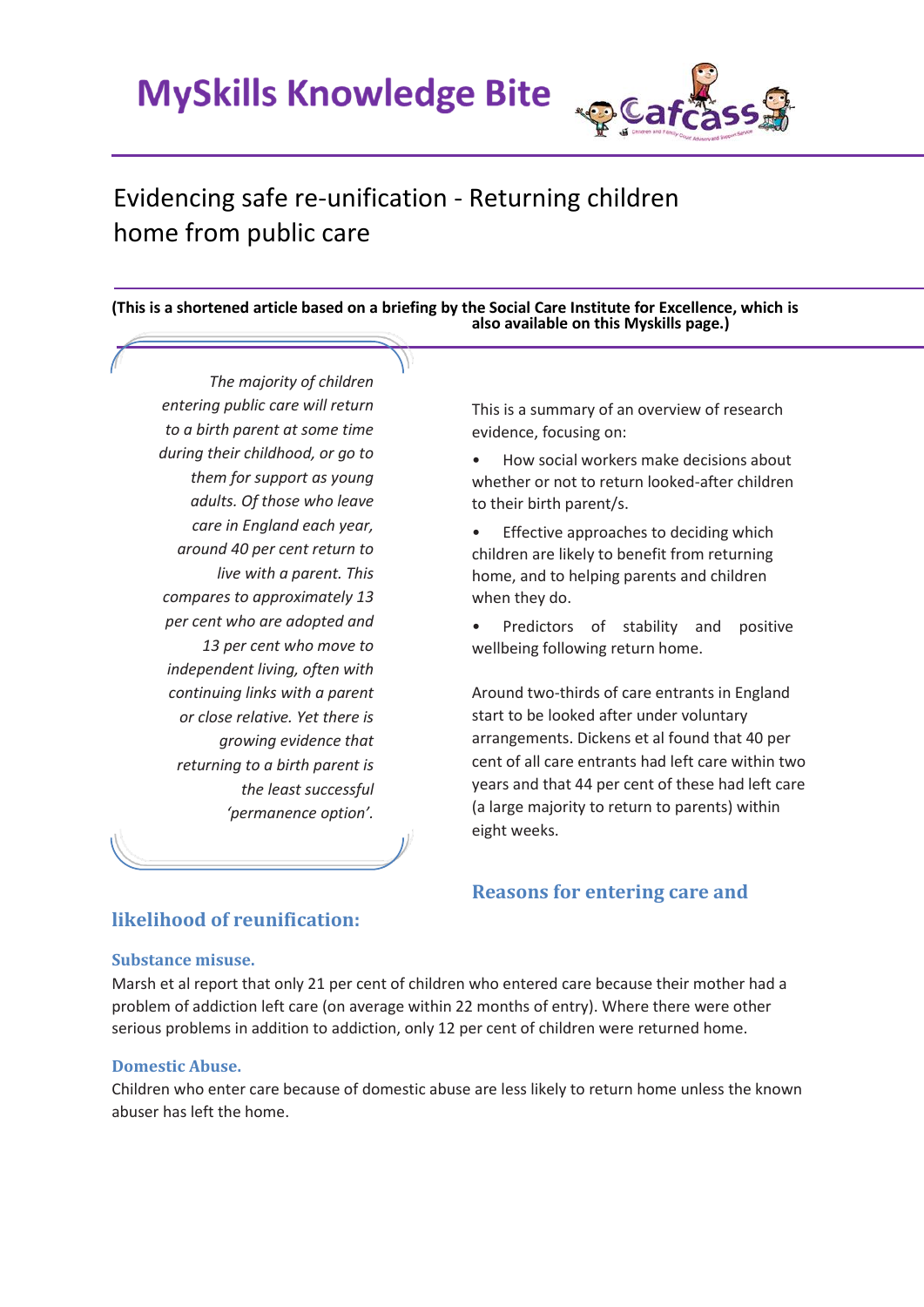#### **Physical and mental health.**

Parents with disabilities or physical health problems are more likely to have their children returned home to them than those with mental health problems.

#### **Physical or sexual abuse.**

There is a consistent finding that a high proportion of maltreated children who return home will return to care and others will remain at home but continue to be exposed to poor parenting, neglect and/or abuse.

#### **Neglect.**

Researchers make a useful distinction between 'transient' and 'chronic' neglect, with the former more likely to result in return home once practical problems can be alleviated.

Reviewing the literature going back over several years, Thoburn $<sup>1</sup>$  concludes that some children</sup> who have made attachments with parents (albeit of uncertain quality) before entering care will not settle with another family until they have had a try at returning home.

On the evidence from this review, many children entering care at times of stress in their families will return home having gained from the experience – but when serious maltreatment has occurred, even very effective services will have, at best, a 40–50 per cent success rate.

> *Some studies have looked at parental and child motivation to be reunified and conclude that both the determination of the child to return, and the determination of parents to resume their care, have an impact on the likelihood of a return home, although not necessarily on the success of that return.*

## **Implications for practitioners:**

**If there is a possibility of returning children home, identifying this at an early stage and providing services to overcome the problems that led to care could improve the experience and outcomes for children and parents.** 

**The importance of social workers' empathy for parents whose child has needed to be in care cannot be overestimated. During contact visits and after return home, social workers should anticipate that parents may be angry and are unlikely to be totally honest about their difficulties.**

**Analytical assessment based on accurate data from multiple sources linked to case planning and reviewing that focuses on changes made and the capacity to sustain them, are essential elements of effective practice when reunification may be a possibility.**

**Well-managed and facilitated contact does not necessarily increase the likelihood of return home, but it can keep relationships alive and smooth the process, should return home become the preferred plan.** 

**Children who are separated from foster carers to whom they have become attached may be**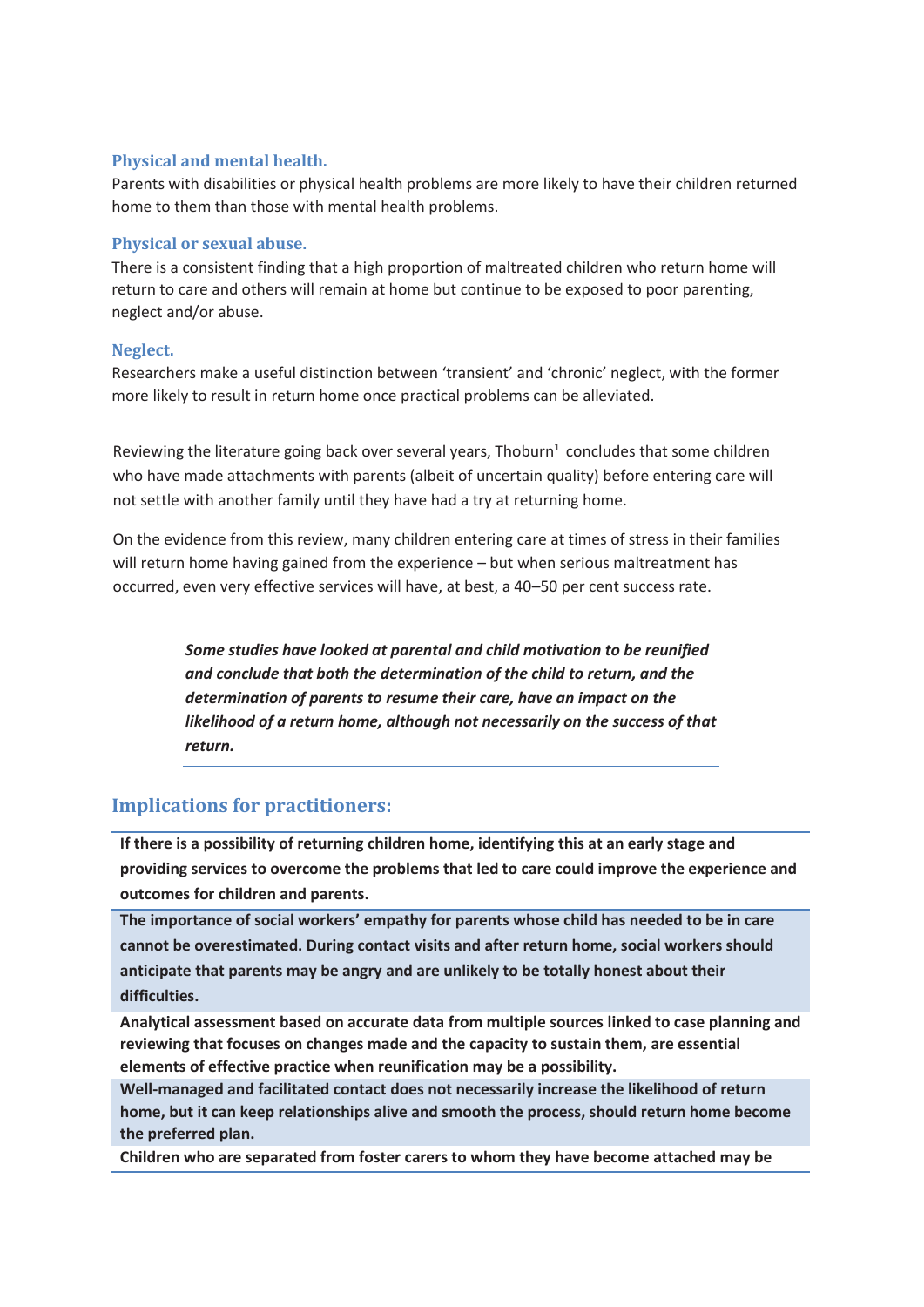**especially at risk of abuse after return home, due to difficult behaviour as a reaction to loss. In such cases, the social work plan should include careful monitoring of the child's reactions to the change of parent figure.** 

**Parents may need support to challenge plans for contact to be supervised if there is no evidence that they pose a risk to their child. Social workers and others could usefully support parents to identify what help they need to ensure that contact is as positive an experience as possible for their child, any other children and themselves.**

**Fathers can have an important role to play and should be supported to engage in the social work process (as appropriate) to minimise the risk that they become discouraged from playing a part in their child's life.**

## **Outcomes for children who return to parents from care**

Dickens et al report that 15 per cent of the children who had been returned home re-entered care within 12 to 18 months. From this data, supplemented by analysis of national data on all care entrants, these researchers conclude 'that children are not generally being looked after on a revolving door basis.... For the majority of children, the period of being looked after is a one-off, whether the period itself is short or long'. **Dickens, p 609**

Farmer et al<sup>1</sup> (omitting those in care for less than six weeks) reported that almost half of the placements with parents had ended within two years. Studies by Wade et al**<sup>7</sup>** and Lutman and Farmer**<sup>4</sup>** sampled children who had entered care because of neglect and found, respectively, that only 32 per cent had been continuously at home over a period (on average) of four years after reunion**<sup>7</sup>** and 65 per cent had returned to care at least once during the five-year follow-up period.**<sup>4</sup>** UK researchers call particular attention to children who 'yo-yo' in and out of care (usually to different carers) due to continuing or episodic family stresses.

### **Child-specific characteristics that may lead to unsuccessful reunification include:**

- Poor physical and/or mental health problems.
- Behaviour problems.
- Being of a certain race (African-Caribbean or mixed heritage in the UK).
- Being an infant or toddler, or aged 10 or over.
- Involvement in criminal activity.

#### **Family characteristics that have a negative impact on successful return home include:**

- Poverty and related environmental stresses, for example poor or unstable housing.
- Single-parent status combined with money worries.
- Parental substance abuse and/or mental ill-health.
- Domestic abuse.

**.** 

<sup>1</sup> Farmer, E., Sturgess, W., O'Neill, T. and Wijedasa, D. (2011) *Achieving successful returns from care: what makes reunification work?*, London: British Association for Adoption and Fostering.